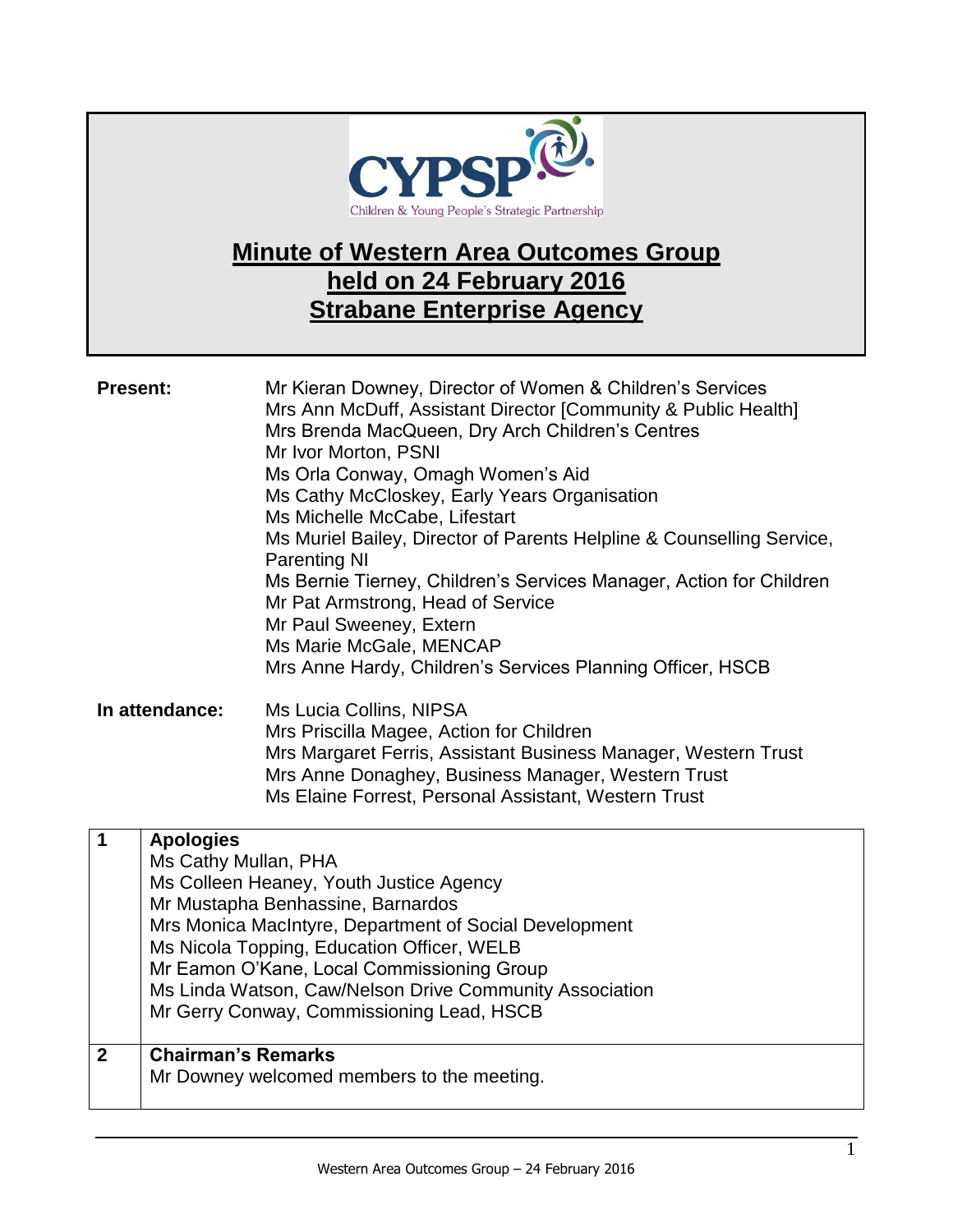| had applied for early retirement from the HSCB. He thanked Mrs Hardy for her<br>contribution to children and young people's strategic planning and wished her good<br>health and happiness. Mrs Hardy advised that she was leaving her post in May 2016<br>and said that work being undertaken in the West was an exemplar to other Outcomes<br>Groups.                                                                                                                                                                                                                                                                                                                                                                                                                                                                                                                                                                                                                                                                                                                                                                                                                                                                                                                                                                                                                                                                                                                                                                                                                                                                                                                                                                                                                                                                                                                                                                                                                                                                                                                                                                                                                                                                                                                                                  |  |
|----------------------------------------------------------------------------------------------------------------------------------------------------------------------------------------------------------------------------------------------------------------------------------------------------------------------------------------------------------------------------------------------------------------------------------------------------------------------------------------------------------------------------------------------------------------------------------------------------------------------------------------------------------------------------------------------------------------------------------------------------------------------------------------------------------------------------------------------------------------------------------------------------------------------------------------------------------------------------------------------------------------------------------------------------------------------------------------------------------------------------------------------------------------------------------------------------------------------------------------------------------------------------------------------------------------------------------------------------------------------------------------------------------------------------------------------------------------------------------------------------------------------------------------------------------------------------------------------------------------------------------------------------------------------------------------------------------------------------------------------------------------------------------------------------------------------------------------------------------------------------------------------------------------------------------------------------------------------------------------------------------------------------------------------------------------------------------------------------------------------------------------------------------------------------------------------------------------------------------------------------------------------------------------------------------|--|
| $\mathbf{3}$<br>Notes of Previous Meeting held on 28 October 2015<br>The minutes of the previous meeting held on 28 October 2015 were approved as an<br>accurate record of the discussion.                                                                                                                                                                                                                                                                                                                                                                                                                                                                                                                                                                                                                                                                                                                                                                                                                                                                                                                                                                                                                                                                                                                                                                                                                                                                                                                                                                                                                                                                                                                                                                                                                                                                                                                                                                                                                                                                                                                                                                                                                                                                                                               |  |
| <b>Matters Arising</b><br>$\overline{\mathbf{4}}$<br><b>Pioneerning Communities</b><br>Mrs McDuff reported on positive meetings with Mr George Hosking and staff from<br>WAVE on 16 February 2016 regarding the establishment of a pioneering site within<br>the Western Trust. She felt that the Trust was in a strong position to under this and<br>advised that it would need sign up from statutory, voluntary and community<br>organisations, alongside WAVE. Mrs McDuff said the Trust were looking at Derry<br>and Strabane, but the exact areas would be determined by data collection. He<br>advised that two Trust staff, Ms Debbie Hunter and Ms Sheen Funston from the<br>Health Improvement Department, were taking forward work to progress this.<br>Mr Downey reported that Mr Hosking had been impressed with ongoing work in the<br>Trust. Members agreed that this was a great opportunity. Mr Downey advised that<br>Mr Hosking was in ongoing discussions with the English Government and the<br>Scottish Parliament regarding Pioneering Communities and advised that his research<br>material was available on the internet.<br><b>Co-operation and Working Together [CAWT] Bid</b><br>Mr Downey advised members that the CAWT application by the Western and<br>Southern Trusts, Health Service Executive and Tulsa, for Interreg 5 funding for five<br>virtual Hubs along the border was progressing to the business case stage. He said<br>this could attract 8M Euros over five years which would mean significant investment<br>for early intervention. Mr Downey agreed to keep members apprised of<br>developments.<br><b>Outcomes Group and Local Safeguarding Panels</b><br>Mr Downey advised members that when he received Ms Anne McMurray's report<br>from the Western Integrated Partnership workshop held on 9 February 2016, he<br>would arrange for it to be listed for the agenda in terms of actions. He said there was<br>a need to make connections with the Local Safeguarding Panel. Mr Sweeney<br>advised that Ms Conway and himself sat on this panel and said it was important that<br>messages in relation to Child Sexual Exploitation and Case Management Reviews<br>were shared and he emphasised the importance of seeking the views of children and |  |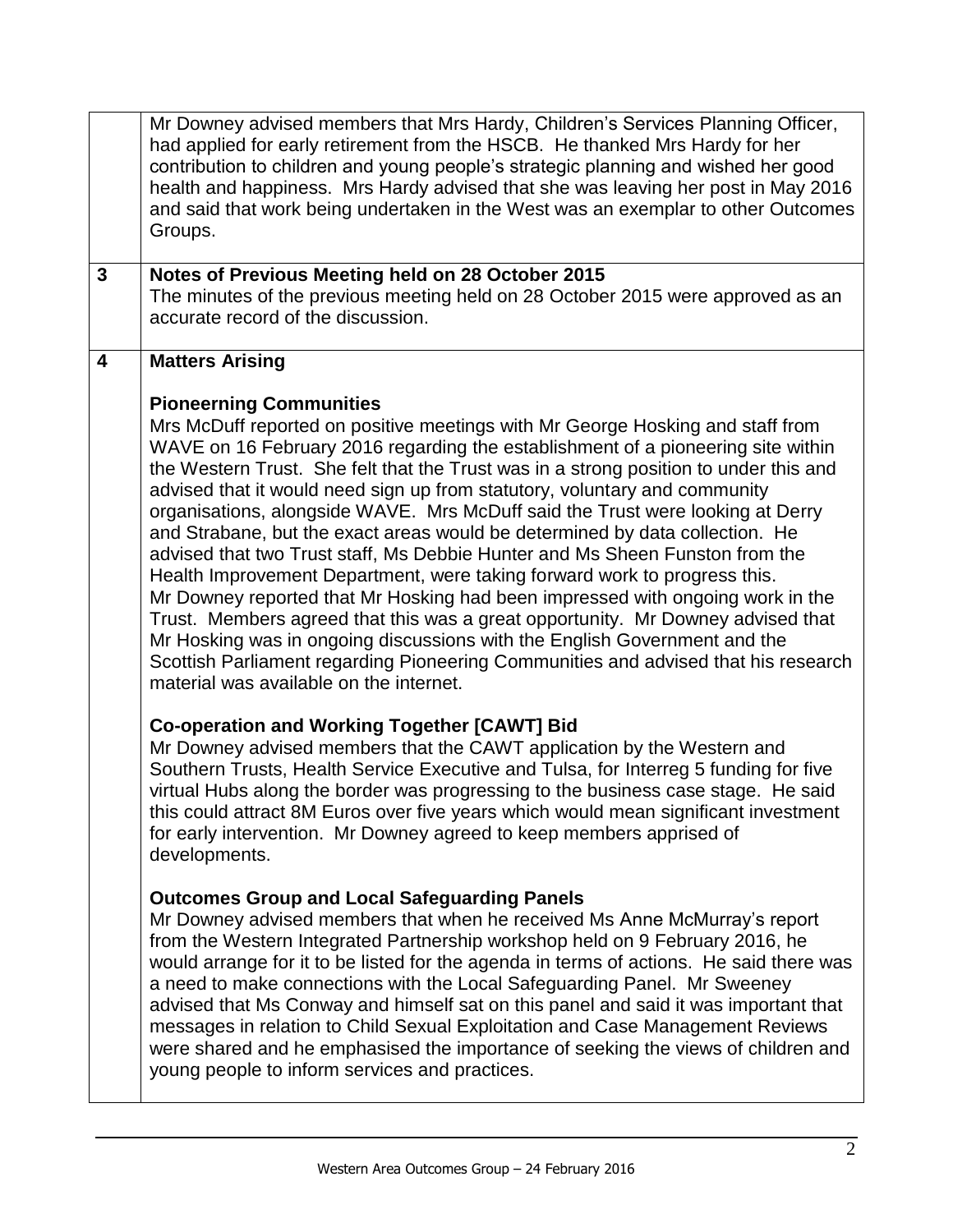|   | Mr Downey agreed to list Safeguarding as a standing agenda item for future<br>meetings. He said meaningful engagement with children and young people was<br>important and apprised members of an event on 19 February 2016, hosted by the<br>Mayor at the Guildhall, for young people in care to discuss their issues. Mr Downey<br>reported that all the young people had been very engaging.                                                                                                                                                                                                                                                                                                                                                                                                                                                                                                           |
|---|----------------------------------------------------------------------------------------------------------------------------------------------------------------------------------------------------------------------------------------------------------------------------------------------------------------------------------------------------------------------------------------------------------------------------------------------------------------------------------------------------------------------------------------------------------------------------------------------------------------------------------------------------------------------------------------------------------------------------------------------------------------------------------------------------------------------------------------------------------------------------------------------------------|
|   | Ms Tierney proposed that funding from the Outcomes Group be utilized to employ a<br>Participation Worker to co-ordinate the work already taking place within the Trust<br>regarding the engagement of young people. Mr Downey said that members would<br>need to give consideration to what projects they wished to consider for funding from<br>the recurring allocation for 2016/17.                                                                                                                                                                                                                                                                                                                                                                                                                                                                                                                   |
|   | Ms Bailey reported that Parenting NI were involved with primary schools in Strabane<br>due to funding received from the Big Lottery and she advised that specific questions<br>in relation to participation could be included in their consultation with schools.<br>Members cited various examples of ongoing participation work with young people.<br>Mr Sweeney said it would be important to guarantee to young people that something<br>would be planned with the information collated. Mr Downey said it was important to<br>take the key messages from the various participation groups. Mrs MacQueen said it<br>would be important to be visible and proposed that the Hubs be used. Mr Armstrong<br>reported that a theme emanating from the Hubs was that many young people were<br>looking for guidance on sexual health issues.                                                              |
|   | Mr Morton reported that the PSNI were being inundated with requests from schools<br>for assistance in relation to E-Safety/Cyber Bullying. He advised that due to financial<br>constraints within his organisation, the growing issue of cyber bullying needed a<br>collective response, as often parents were not aware of all the issues. Mr Downey<br>undertook to organise for staff from the Health Improvement Department to attend a<br>future meeting to give a presentation on E-Safety/Cyber Bullying to inform members<br>and to discuss how partnership working could be enhanced in this area. Mr Downey<br>acknowledged that there were restructuring changes within the Education Authority,<br>so he agreed to contact Ms Nicola Topping to discuss the feasibility of Education<br>Welfare Officers joining the Outcomes Group as additional representatives to<br>strengthen linkages. |
| 5 | <b>Update from Locality Planning Groups</b><br>Mrs Magee provided written updates on the work of the Fermanagh and Omagh<br>Locality Planning Group and distributed information leaflets on drugs and alcohol.                                                                                                                                                                                                                                                                                                                                                                                                                                                                                                                                                                                                                                                                                           |
| 6 | <b>Early Intervention Updates</b>                                                                                                                                                                                                                                                                                                                                                                                                                                                                                                                                                                                                                                                                                                                                                                                                                                                                        |
|   | Connecting Families: Generation Now Tour - Dr Suzanne Zeedyk<br>Members noted the evaluation report following Dr Suzanne Zeedyk's four day visit to<br>the Trust in October 2015. Mrs Magee advised members that they could access a<br>film of one of Dr Zeedyk's master classes on the CYPSP website.                                                                                                                                                                                                                                                                                                                                                                                                                                                                                                                                                                                                  |
|   |                                                                                                                                                                                                                                                                                                                                                                                                                                                                                                                                                                                                                                                                                                                                                                                                                                                                                                          |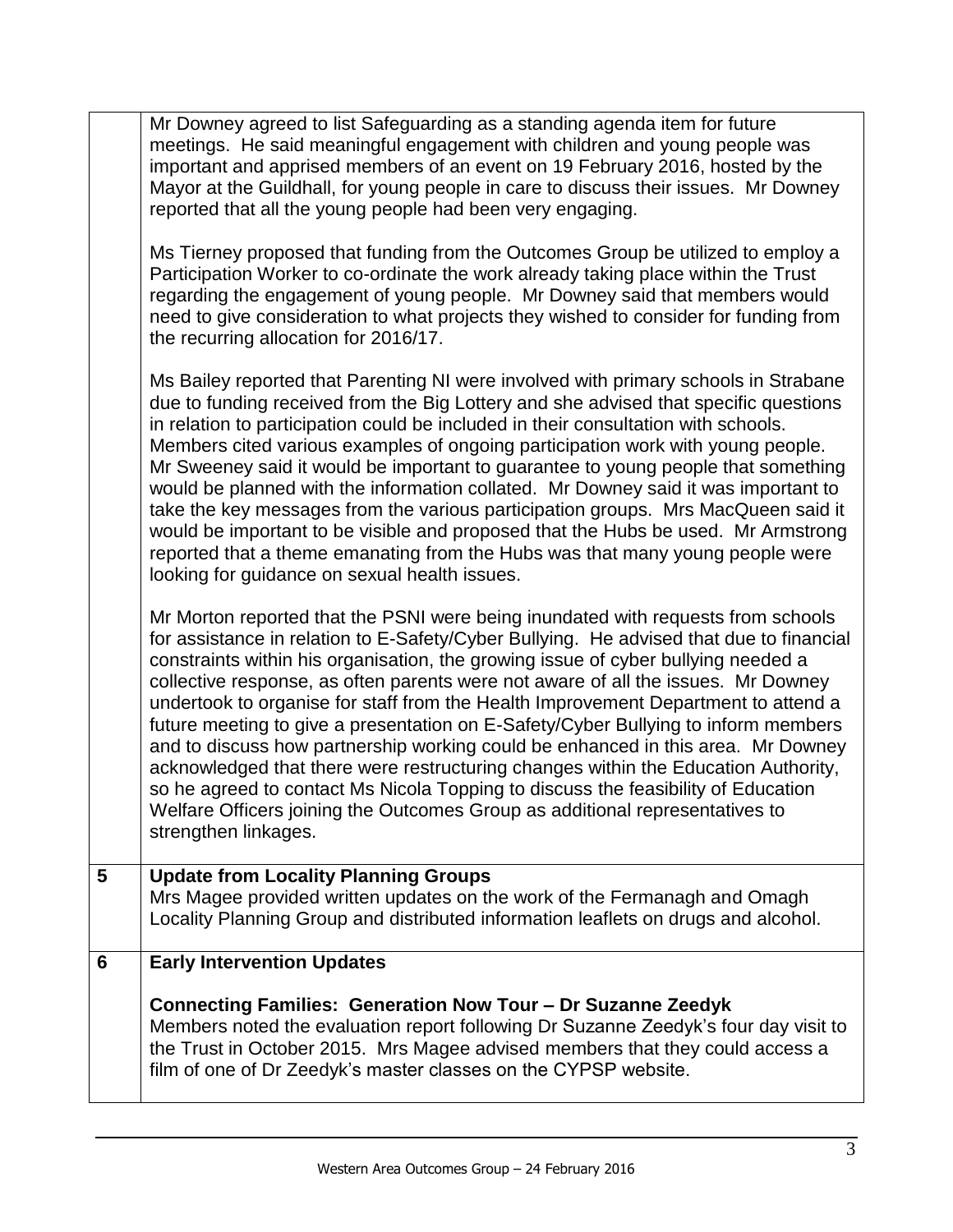|                | "Now You're Talking" Evaluation Report                                                                                                                                   |
|----------------|--------------------------------------------------------------------------------------------------------------------------------------------------------------------------|
|                | Members noted the evaluation report prepared by Ms Annabelle Ferguson, Lead                                                                                              |
|                | Speech and Language Therapist, on the early intervention speech and language                                                                                             |
|                | project for Bump-3's called "Now You're Talking Fermanagh", which had been funded                                                                                        |
|                | by the Outcomes Group. Mrs Ferguson had previously attended the Outcomes<br>Group meeting on 29 April 2015 to report on the project. Mrs Ferris advised that this        |
|                | project had got to the final stage for an AHP award.                                                                                                                     |
|                |                                                                                                                                                                          |
| $\overline{7}$ | Development of a New Children and Young People's Strategy                                                                                                                |
|                | Mr Downey apprised members that the current Children and Young People's                                                                                                  |
|                | Strategy was due to expire this year. He shared with members a copy of slides                                                                                            |
|                | outlining ongoing work and said he hoped there would be an opportunity for people to                                                                                     |
|                | input to it. Mrs Hardy advised that staff from OFM/DFM had attended some of the                                                                                          |
|                | Outcomes Groups to inform on this work and said people could add to the views of                                                                                         |
|                | the Southern and Belfast groups.                                                                                                                                         |
| 8              | <b>Concern Hub Pilot</b>                                                                                                                                                 |
|                | Mr Downey apprised members of a PSNI initiative, based on a partnership approach,                                                                                        |
|                | to establish a Concern Pilot Hub to allow for early interventions with vulnerable                                                                                        |
|                | children on the edge of care, young people on the edge of criminal justice and                                                                                           |
|                | vulnerable adults who were known to the PSNI, Social Services and other key                                                                                              |
|                | statutory agencies. He said this would be helpful in community emergency planning.<br>He reported that the PSNI had allocated a Police Officer to take forward this work |
|                | and they were currently holding events with statutory partners to take forward the                                                                                       |
|                | establishment of a Concern Hub and were seeking signed Information Sharing                                                                                               |
|                | Agreements with partner agencies involved to establish a database of vulnerable                                                                                          |
|                | people, with their consent. Mr Morton advised that the Concern Hub was based on                                                                                          |
|                | models in operation in England and he offered to arrange for Constable McGahan to                                                                                        |
|                | give a presentation at a future meeting to inform members of developments. He said                                                                                       |
|                | the Derry and Strabane District Command were leading on this project, but it was                                                                                         |
|                | envisaged that the Concern Hub Project would be rolled out across the Province.                                                                                          |
|                |                                                                                                                                                                          |
|                | Mrs McDuff withdrew from the meeting.                                                                                                                                    |
|                | Members viewed a DVD of an interview with Dr Suzanne Zeedky and Carlo Gebler                                                                                             |
|                | during their time in the Western Trust in October 2015.                                                                                                                  |
| 9              | Planning for 2016/17                                                                                                                                                     |
|                | Members noted the report card information from April - September 2015.                                                                                                   |
|                | Mr Downey said it was now important to give consideration to funding projects for                                                                                        |
|                | 2016/17 and agreed to organise for Ms Valerie Maxwell, Children's Services                                                                                               |
|                | Planning Information Manager, to attend a future meeting to inform members on                                                                                            |
|                | health information by electoral wards which would assist with decision making.                                                                                           |
|                | Ms Tierney said it would be important not to lose momentum of the work of the                                                                                            |
|                | projects previously funded by the Outcomes Group. Mr Downey said there was the                                                                                           |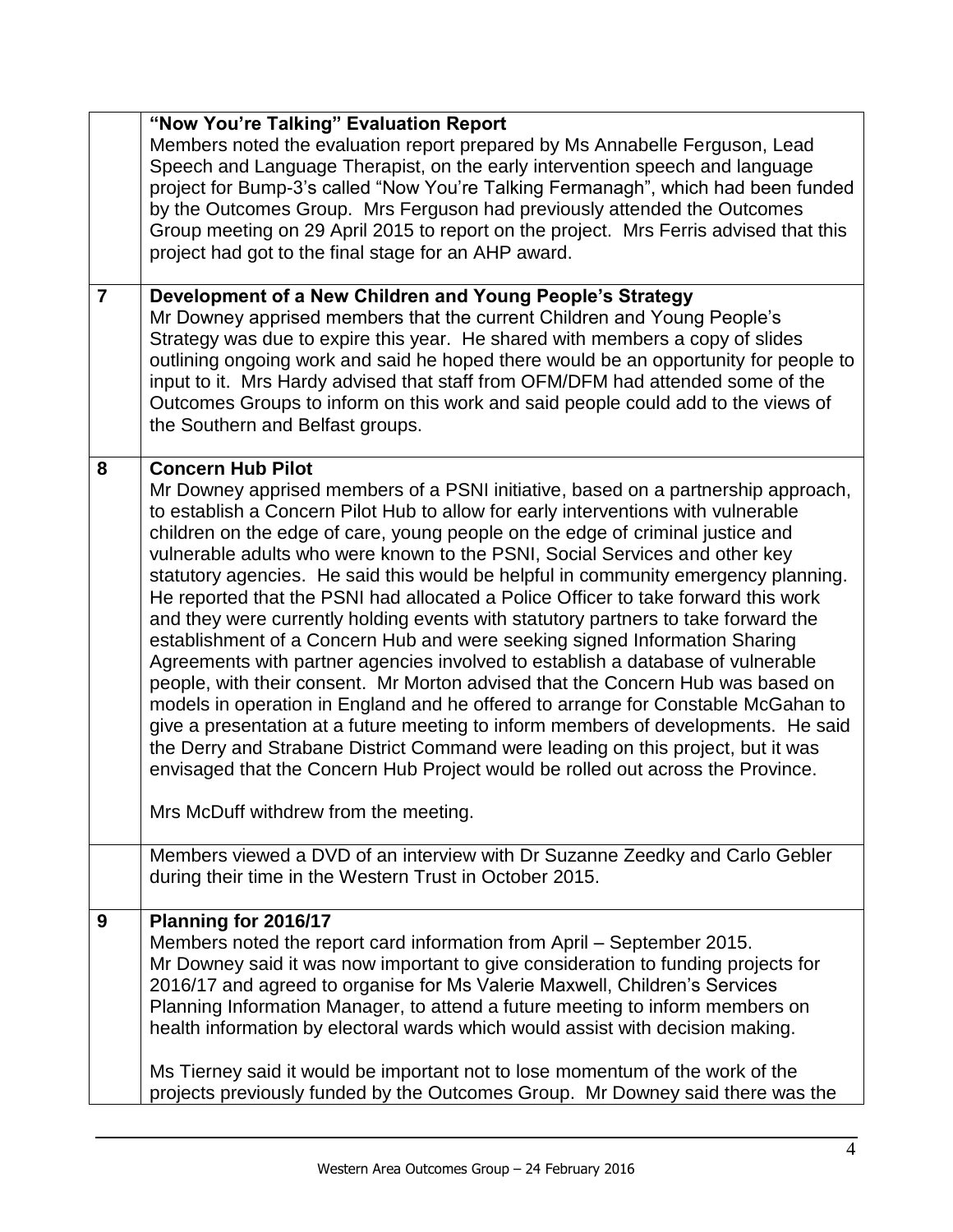|    | potential to draw on funding from other partners to boost the allocation received by<br>the Outcomes Group.                                                                                                                                                                                                                                                                                                                                                                                                                                                                                                                          |
|----|--------------------------------------------------------------------------------------------------------------------------------------------------------------------------------------------------------------------------------------------------------------------------------------------------------------------------------------------------------------------------------------------------------------------------------------------------------------------------------------------------------------------------------------------------------------------------------------------------------------------------------------|
|    | Ms McGale proposed that consideration be given to the growing serious issue of<br>legal highs. Mr Downey reported that he had organised a Service Improvement<br>Process Mapping workshop for 14 April 2016, which was aimed at improving services<br>for children and young people effected by drugs and alcohol. Mr Downey advised<br>that this project was being led by Mrs Donaghey, Business Manager, and would look<br>at available services and how they connected. He said this work would be shared<br>with the Outcomes Group as the CAMHS service in the Trust had seen drug usage<br>by young teenagers increase by 50%. |
|    | Members also proposed that the following areas be considered for future funding:-<br>Supporting the Hubs - invest in strategy and build on partnerships.<br>Education and prevention.<br>Language and communication.<br>ш<br>Community support for breast feeding groups.<br>Five key messages for youth.<br>п.                                                                                                                                                                                                                                                                                                                      |
|    | Mr Downey asked members to forward any additional proposals to his office.                                                                                                                                                                                                                                                                                                                                                                                                                                                                                                                                                           |
| 10 | Summary of Children's Services Co-operation Act [NI] 2015<br>Mr Downey shared with members a summary of the Children's Services Co-operation<br>Act [Northern Ireland] 2015 and said the Bill detailed a duty to co-operate and said<br>the Children and Young People's Strategic Partnership offered the best system for a<br>collaborative system in relation to children's services.                                                                                                                                                                                                                                              |
| 11 | <b>CYPSP Think Family Sub Group/Hidden Harm</b><br>Mr Downey deferred this item to the next meeting.                                                                                                                                                                                                                                                                                                                                                                                                                                                                                                                                 |
| 12 | <b>Any Other Business</b>                                                                                                                                                                                                                                                                                                                                                                                                                                                                                                                                                                                                            |
|    | Western Integrated Partnership Workshop - 9 February 2016<br>Mr Downey agreed to share with members Ms Anne McMurray's report from the<br>Western Integrated Partnership Workshop on 9 February 2016. He also agreed to<br>list "Safeguarding" as a standing item at future meetings and said he would seek a<br>summary report from Mr John Toner, Chair of the Local Safeguarding Panel, for<br>sharing with members to ensure an effective safeguarding focus.                                                                                                                                                                    |
|    | <b>Syrian Refugees</b><br>Mr Downey advised that he had nominated Ms Kate Keeling, Head of Service [Public]<br>Health], and Mr Kevin Duffy, Service Manager [Family & Child Care], to assist with<br>the planning for the arrival and resettlement of the second cohort of Syrian refugees<br>in April 2016. He said the refugees would initially be located at the reception centre<br>in Belfast, as before, prior to being relocated to the North West. He said 50 refugees,<br>all with significant needs due to the trauma they had endured, were expected and it                                                               |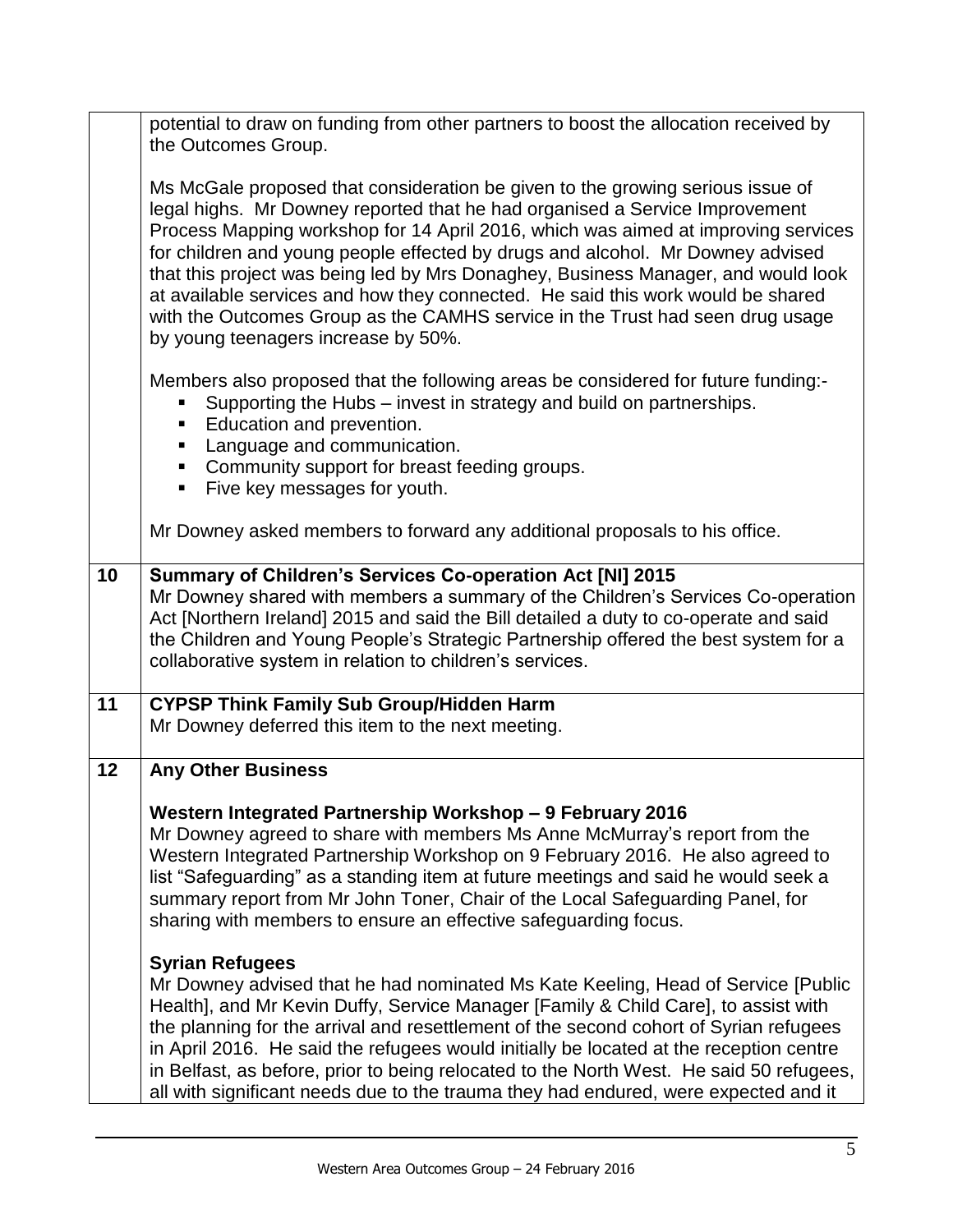was anticipated that there may be unaccompanied children. Mr Downey said clarification was being sought on the legal status for any unaccompanied children. Mr Armstrong advised that the Fostering Service was under huge strain in the Trust, but agreed to link with Mr Duffy in order to plan for any demand for fostering services. Mr Sweeney advised that he had been involved in the refugee project when the earlier group of Syrian refugees had arrived in the Province and he offered to contact Mr Duffy to advise on learning from the earlier experience and to report on what services would be required.

## **Conference: Female Genital Mutilation – 4 March 2016**

Mr Downey advised that his Directorate had organised a conference on Female Genital Mutilation on 4 March 2016. He said there had been no reported cases of FGM in Northern Ireland, but said this issue was growing in momentum within the Province, and was one of the challenges in a multi cultural society. Mr Downey invited members to attend the conference and asked that they contact his office for further details.

### **Conference: Sexual Offending: Challenging Myths and Facing Realities 9 March 2016**

Mr Downey advised that the conference "Sexual Offending: Challenging Myths and Facting Realities" was being held on 9 March 2016 and would be led by Ms Marcella Leonard, an expert on sexual offenders and perpetrators. He said a master class was being held on 10 March 2016 for social work practitioners. Mr Downey advised that conference details were available from his office.

#### **Mencap**

Ms McGale advised of the opening of Mencap's new children and families centre in Newtownbreda on 9 March 2016 and advised that pictures of the new facility were available to view on Mencap's website.

#### **Fermanagh Women's Aid**

Ms Conway advised of funding Fermanagh Women's Aid had received from the Policing and Community Safety Partnership to host a conference on "Sexualised and Relational Trauma" on 22 March 2016 in Enniskillen and on 23 March 2016 in Omagh, being led by Zoe Lodrick, Sexualised Trauma Specialist. She agreed to forward details to Mr Downey's office for onward circulation to members.

## **Early Years International Conference and AGM**

Ms McCloskey advised that the Early Years International Conference and AGM was taking place on 2 & 3 June 2016 in Enniskillen with guest speaker, Margaret Carr from New Zealand, and a guest speak from UNICEF.

#### **Parenting NI**

Ms Bailey advised of an application for a bid to deliver a Non Violent Resistance programme to support parents and carers. She was hopeful that the bid would be successful and agreed to keep members apprised of developments.